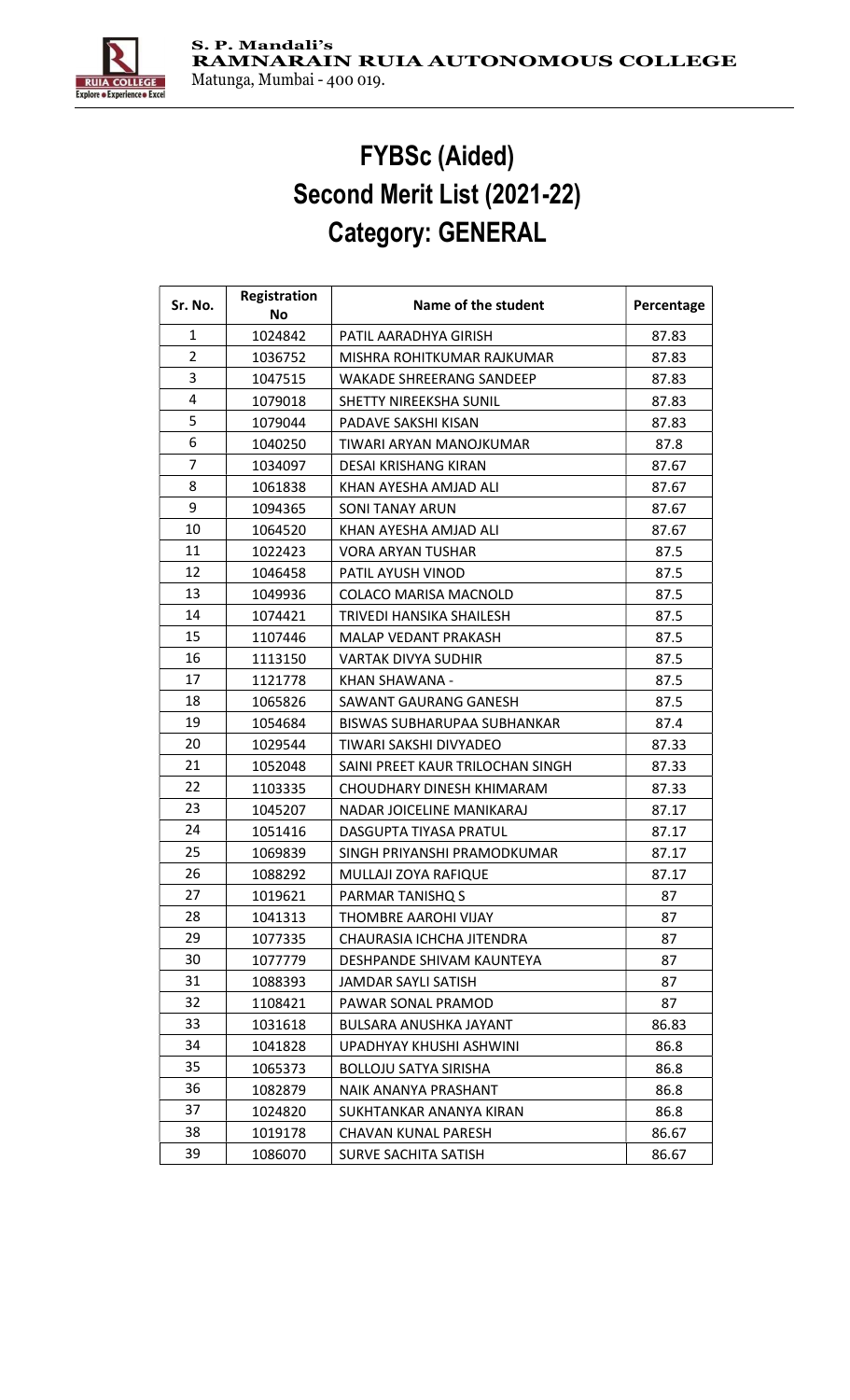| 40 | 1098163 | SAWANT KARAN HARESH           | 86.67 |
|----|---------|-------------------------------|-------|
| 41 | 1115835 | SHAIKH ATIF MOHD              | 86.67 |
| 42 | 1105361 | SINGH ADITYA PRATAP           | 86.67 |
| 43 | 1073210 | <b>MONDAL AYON MANISH</b>     | 86.6  |
| 44 | 1075094 | MISHRA LAAVANYA RAJIV         | 86.6  |
| 45 | 1031580 | AIL KANISHKA NAVINCHANDRA     | 86.5  |
| 46 | 1037204 | YADAV NITESH PANKAJ           | 86.5  |
| 47 | 1035818 | AMBRE SHRUSHTI SUNIL          | 86.5  |
| 48 | 1039574 | <b>DBRITTO RIAN RENOLD</b>    | 86.5  |
| 49 | 1074102 | DANI ANUSHKA APURVA           | 86.5  |
| 50 | 1084746 | SHAIKH AHMED ALI ABDUL GAFAR  | 86.5  |
| 51 | 1112063 | SHARMA SHREYA SUNIL           | 86.5  |
| 52 | 1114157 | <b>JAIN STUTI SANJAY</b>      | 86.4  |
| 53 | 1023273 | KUMBHARE ISHA PRAKASH         | 86.33 |
| 54 | 1025508 | JADHAV SAKSHI SANJAY          | 86.33 |
| 55 | 1052012 | SHAIKH MAHERA TANVEERDAR      | 86.33 |
| 56 | 1084947 | YADAV ALOK ADITYANARAYAN      | 86.33 |
| 57 | 1102684 | LODHA SANJAY PARASMAL         | 86.33 |
| 58 | 1100928 | THEVAR MAHALAXMI MURUGAN      | 86.33 |
| 59 | 1019990 | MADKAIKAR ANANYAA SACHIN      | 86.2  |
| 60 | 1042302 | CHAVAN SIDDHI SANJAY          | 86.2  |
| 61 | 1104358 | PATIL BHUSHAN JAYSING         | 86.17 |
| 62 | 1118210 | <b>GOPALE SHRUTI BHARAT</b>   | 86.17 |
| 63 | 1026126 | PAWNE ARSHIYA ARIF            | 86    |
| 64 | 1020954 | DALVI NIDHI SUNIL             | 86    |
| 65 | 1052750 | QADRI AQSA NOORUDDIN          | 86    |
| 66 | 1019869 | JANVEKAR AMEETA AJIT          | 85.83 |
| 67 | 1027265 | FARIYA AAYUSHI SURESH         | 85.83 |
| 68 | 1047094 | MOURYA SHAILESH SHIVCHAND     | 85.83 |
| 69 | 1072621 | MOOSODI ZOYA ABOOBACKER       | 85.83 |
| 70 | 1019580 | KUMAR LAKSHMI MANOJ           | 85.67 |
| 71 | 1060781 | DUBEY SWARANJALI PANKAJ       | 85.67 |
| 72 | 1051923 | PANDEY SHIVANSH VINOD         | 85.67 |
| 73 | 1080741 | MAURYA OMKESH ARVIND          | 85.67 |
| 74 | 1108554 | PATEL CHHAYA AJITKUMAR        | 85.67 |
| 75 | 1057194 | <b>GURJAR POOJA JAGANNATH</b> | 85.67 |
| 76 | 1030682 | HAZARIKA BISHAKHA.            | 85.6  |
| 77 | 1029031 | CHAUHAN KARAN RAMKRIPAL       | 85.5  |
| 78 | 1031440 | RANADE RONIT PRASANNA         | 85.5  |
| 79 | 1112968 | POOJARY PRACHI LAXMAN         | 85.5  |
| 80 | 1048632 | <b>CORREIA GLEN SILVESTER</b> | 85.5  |
| 81 | 1026942 | KHAN SANIA AKBARALI           | 85.33 |
| 82 | 1108582 | SARMAH PARTHA PRATIM          | 85.33 |
| 83 | 1044852 | SAUD ROMA INDRASINGH          | 85.33 |
| 84 | 1023815 | PILLAI NIKITA HARISH          | 85.2  |
| 85 | 1029068 | DURAI ANUSHIA SELWYN          | 85.17 |
| 86 | 1032473 | SHAH SNEHA SANJAY             | 85.17 |
| 87 | 1060205 | NIMKAR ARCHIT RAJESH          | 85.17 |
| 88 | 1087027 | PARAB VAIDEHI HEMANT          | 85.17 |
| 89 | 1090966 | MORE ARYA PRAMOD              | 85.17 |
| 90 | 1094345 | PEREIRA ROBIN EUGINE          | 85.17 |
| 91 | 1046626 | KHAN MISBAH NAZ               | 85    |
| 92 | 1048117 | MHATRE ARYAA MANDAR           | 85    |